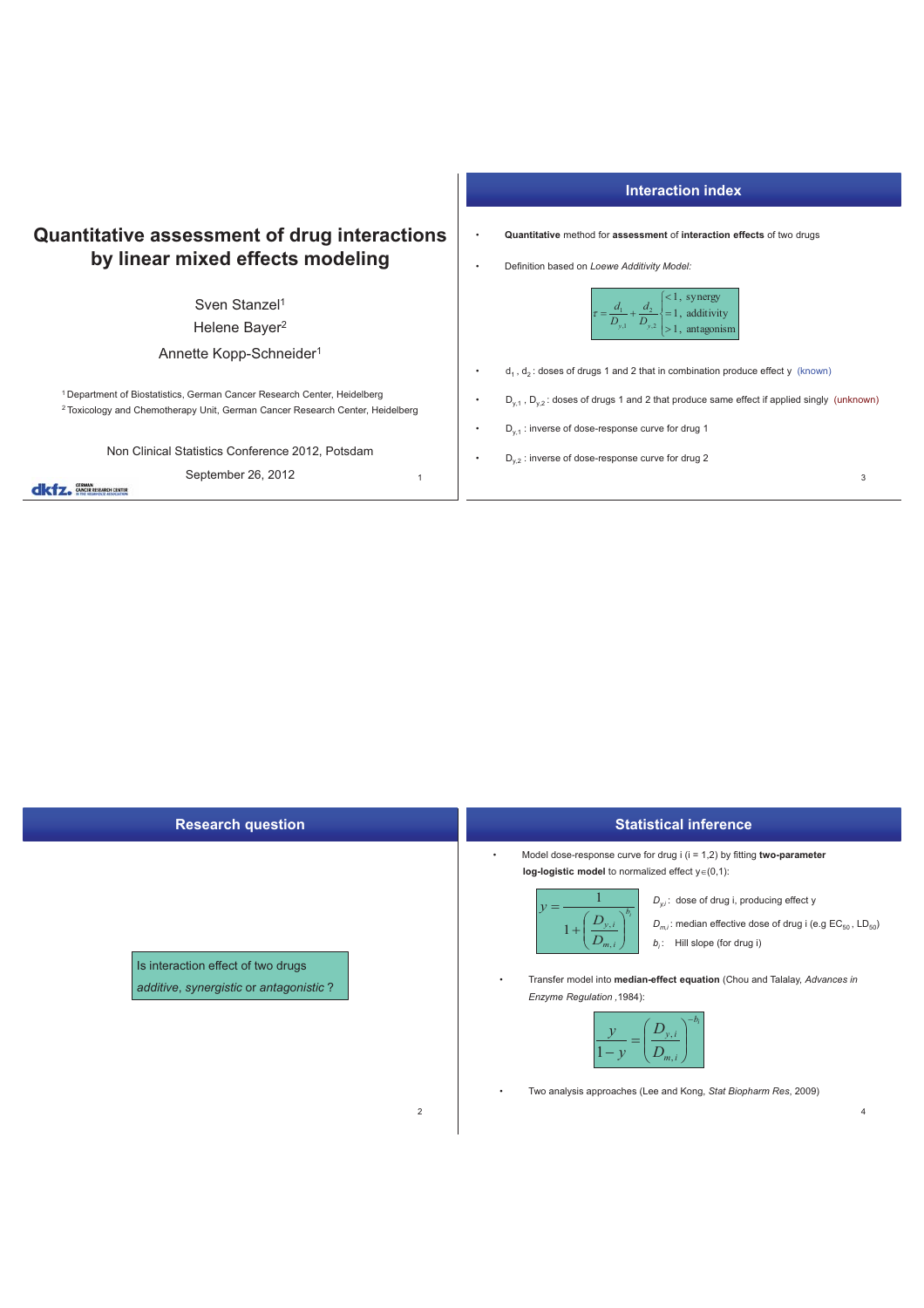

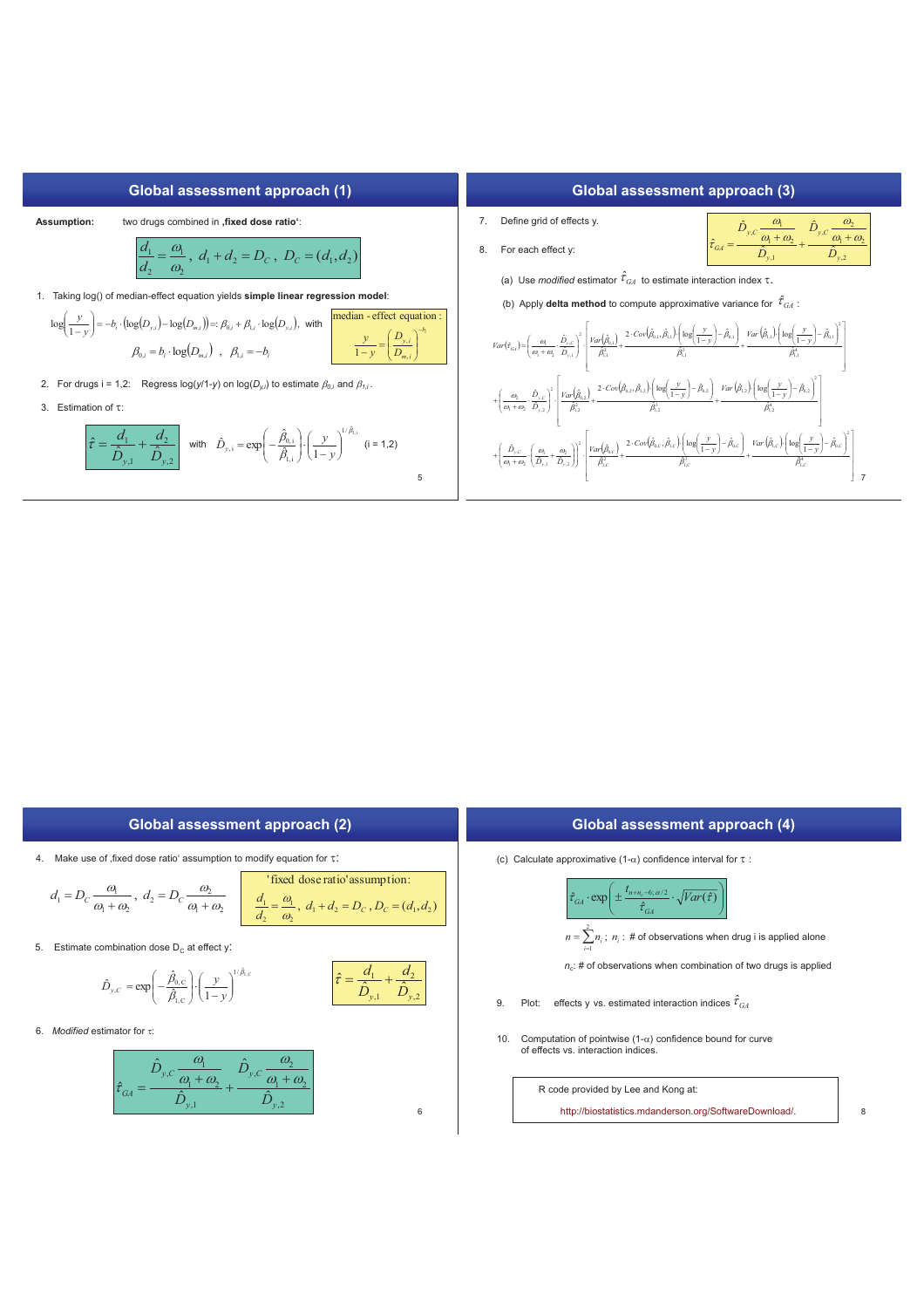| <b>Drawback</b>                                                                 | <b>Drawback</b>                                                                                                                |
|---------------------------------------------------------------------------------|--------------------------------------------------------------------------------------------------------------------------------|
| Global assessment approach:                                                     | Global assessment approach:                                                                                                    |
| Assumes that all data were collected<br>from a single dose-response experiment. | Assumes that all data were collected<br>from a single dose-response experiment.                                                |
|                                                                                 | <b>Practical situations:</b><br>Typically several dose-response experiments are<br>performed for a test substance under study. |
| 9                                                                               | 9                                                                                                                              |

| <b>Drawback</b>                                                                                                                                | <b>Naive solution</b>                                                                                        |
|------------------------------------------------------------------------------------------------------------------------------------------------|--------------------------------------------------------------------------------------------------------------|
| Global assessment approach:<br>Assumes that all data were collected<br>from a single dose-response experiment.<br><b>Practical situations:</b> | (1) Merge data of all dose-response experiments.<br>(2) Apply global assessment approach to merged data set. |
| Typically several dose-response experiments are<br>performed for a test substance under study.<br>9                                            | 10                                                                                                           |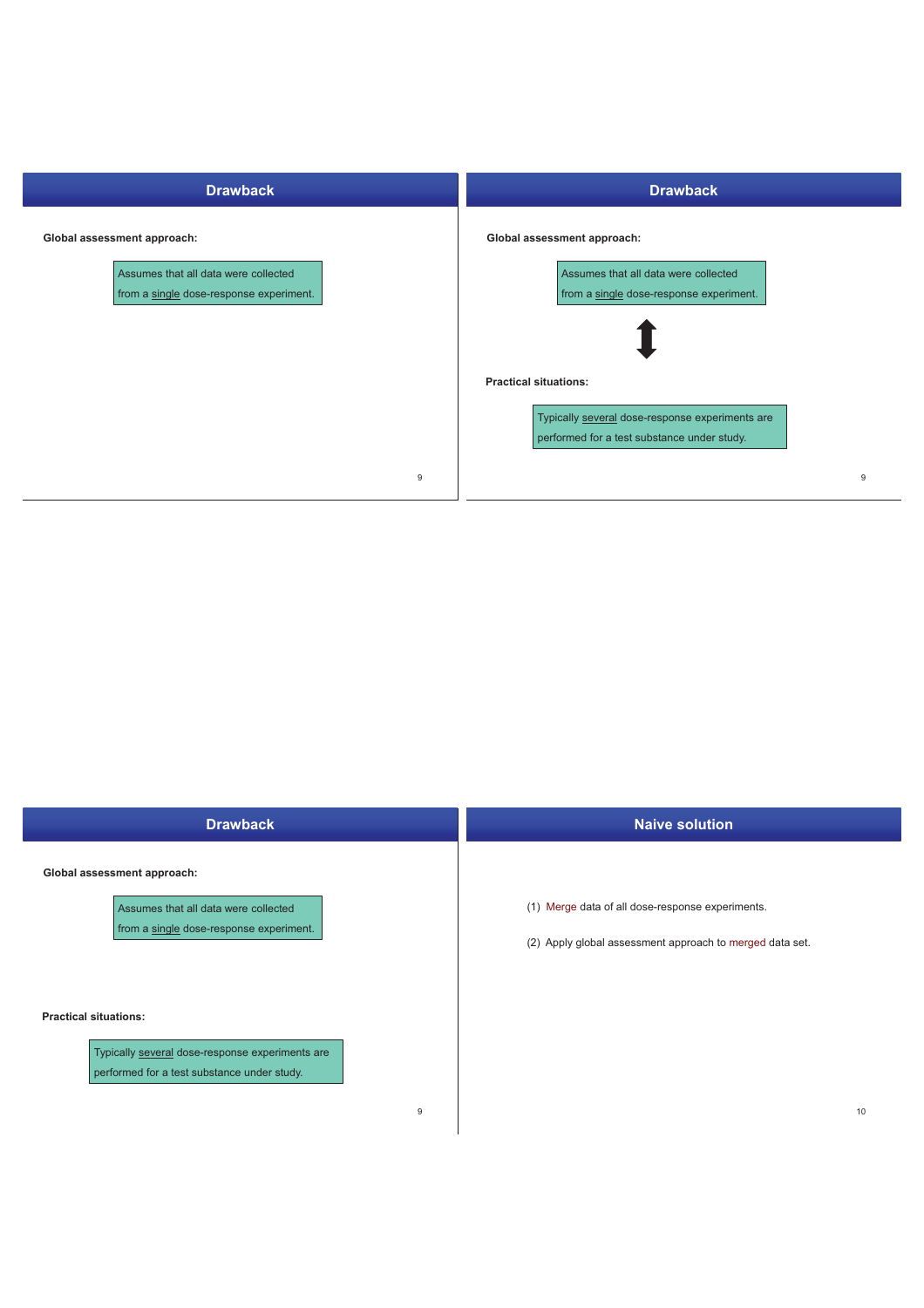

| Problem                                                                                                                                                                                                                                                                                                                                                                                                                                                                                                                                                        | <b>Problem</b>                                                                                                                                                                                                                                                                                                                                                                                                                                                                           |
|----------------------------------------------------------------------------------------------------------------------------------------------------------------------------------------------------------------------------------------------------------------------------------------------------------------------------------------------------------------------------------------------------------------------------------------------------------------------------------------------------------------------------------------------------------------|------------------------------------------------------------------------------------------------------------------------------------------------------------------------------------------------------------------------------------------------------------------------------------------------------------------------------------------------------------------------------------------------------------------------------------------------------------------------------------------|
| Recall:<br>Approximative variance of estimated interaction index:                                                                                                                                                                                                                                                                                                                                                                                                                                                                                              | Approximative variance of estimated interaction index:<br>Recall:                                                                                                                                                                                                                                                                                                                                                                                                                        |
| $2\left\ \frac{Var\left(\hat{\beta}_{0,1}\right)}{\hat{\beta}_{2}}+\frac{2\cdot Cov\left(\hat{\beta}_{0,1},\hat{\beta}_{1,1}\right)\left[\log\left(\frac{y}{1-y}\right)-\hat{\beta}_{0,1}\right]}{\hat{\beta}_{2}}+\frac{Var\left(\hat{\beta}_{1,1}\right)\left[\log\left(\frac{y}{1-y}\right)-\hat{\beta}_{0,1}\right]}{\frac{\hat{\beta}_{2}}{\hat{\beta}_{1}}}\right\ $<br>$Var(\hat{D}_{y,1})$<br>$Var(\hat{\tau}_{GA}) = \left(\frac{\omega_1}{\omega_1 + \omega_2} \cdot \frac{\hat{D}_{y,C}}{\hat{D}_{y,1}}\right)^2$                                   | $Var(\hat{D}_{y,1})$                                                                                                                                                                                                                                                                                                                                                                                                                                                                     |
| $\int \frac{Var(\hat{\beta}_{1,2})}{1-y} \log \left( \frac{y}{1-y} \right) - \hat{\beta}_{0,2}$<br>$\frac{1}{2}\left[\frac{Var(\hat{\beta}_{0,2})}{Var(\hat{\beta}_{0,2})}+\frac{2\cdot Cov(\hat{\beta}_{0,2},\hat{\beta}_{1,2})\cdot \left(\log(\frac{y}{1-y})-\hat{\beta}_{0,2}\right)}{2}\right]$<br>$Var(\hat{D}_{y,2})$                                                                                                                                                                                                                                   | $\begin{array}{ c c } \hline \rule{0mm}{1.1mm} & + \Bigg( \frac{\partial_2}{\partial_1+\alpha_2} \cdot \frac{\hat D_{y,\mathcal{L}}}{\hat D_{y,2}} \Bigg)^2 \cdot \Bigg[ \frac{Var\big(\hat{\beta}_{0,2}\big)}{\hat{\beta}_{1,2}^2} + \frac{2 \cdot Cov\big(\hat{\beta}_{0,2},\hat{\beta}_{1,2}\big)\bigg( \log\bigg(\frac{y}{1-y}\bigg) - \hat{\beta}_{0,2} \bigg)}{\hat{\beta}_{1,2}^3} + \frac{Var\big(\hat{\beta}_{1,2}\big)\bigg( \log\bigg(\frac{y}{1-y}\$<br>$Var(\hat{D}_{v,2})$ |
| $\left. + \left(\frac{\hat{\underline{\partial}}_{y,c}}{\underline{\alpha}_1+\underline{\alpha}_2}\left(\frac{\underline{\alpha}_1}{\hat{\underline{\partial}}_{y,1}}+\frac{\underline{\alpha}_2}{\hat{\underline{\beta}}_{y,2}}\right)\right)^2\left[\frac{Var\big(\hat{\beta}_{0,c}\big)}{\hat{\beta}_{1,c}^2}+\frac{2\cdot Cov\big(\hat{\beta}_{0,c},\hat{\beta}_{1,c}\big)\bigg(\log\bigg(\frac{y}{1-y}\bigg)-\hat{\beta}_{0,c}\bigg)}{\hat{\beta}_{1,c}^3}+\frac{Var\big(\hat{\beta}_{1,c}\big)\bigg(\log\bigg(\frac{y}{1-y}\bigg)-\hat{\beta}_{0,c}\big$ | $Var(\hat{D}_{y,C})$                                                                                                                                                                                                                                                                                                                                                                                                                                                                     |
|                                                                                                                                                                                                                                                                                                                                                                                                                                                                                                                                                                | Accounts for within-experiment variability (by variance terms $Var(\hat{D}_{v,i})$ , i = 1, 2, C)<br>$\bullet$                                                                                                                                                                                                                                                                                                                                                                           |
|                                                                                                                                                                                                                                                                                                                                                                                                                                                                                                                                                                | Does not account for between-experiment variability !!!<br>$\bullet$                                                                                                                                                                                                                                                                                                                                                                                                                     |
| 11                                                                                                                                                                                                                                                                                                                                                                                                                                                                                                                                                             | 11                                                                                                                                                                                                                                                                                                                                                                                                                                                                                       |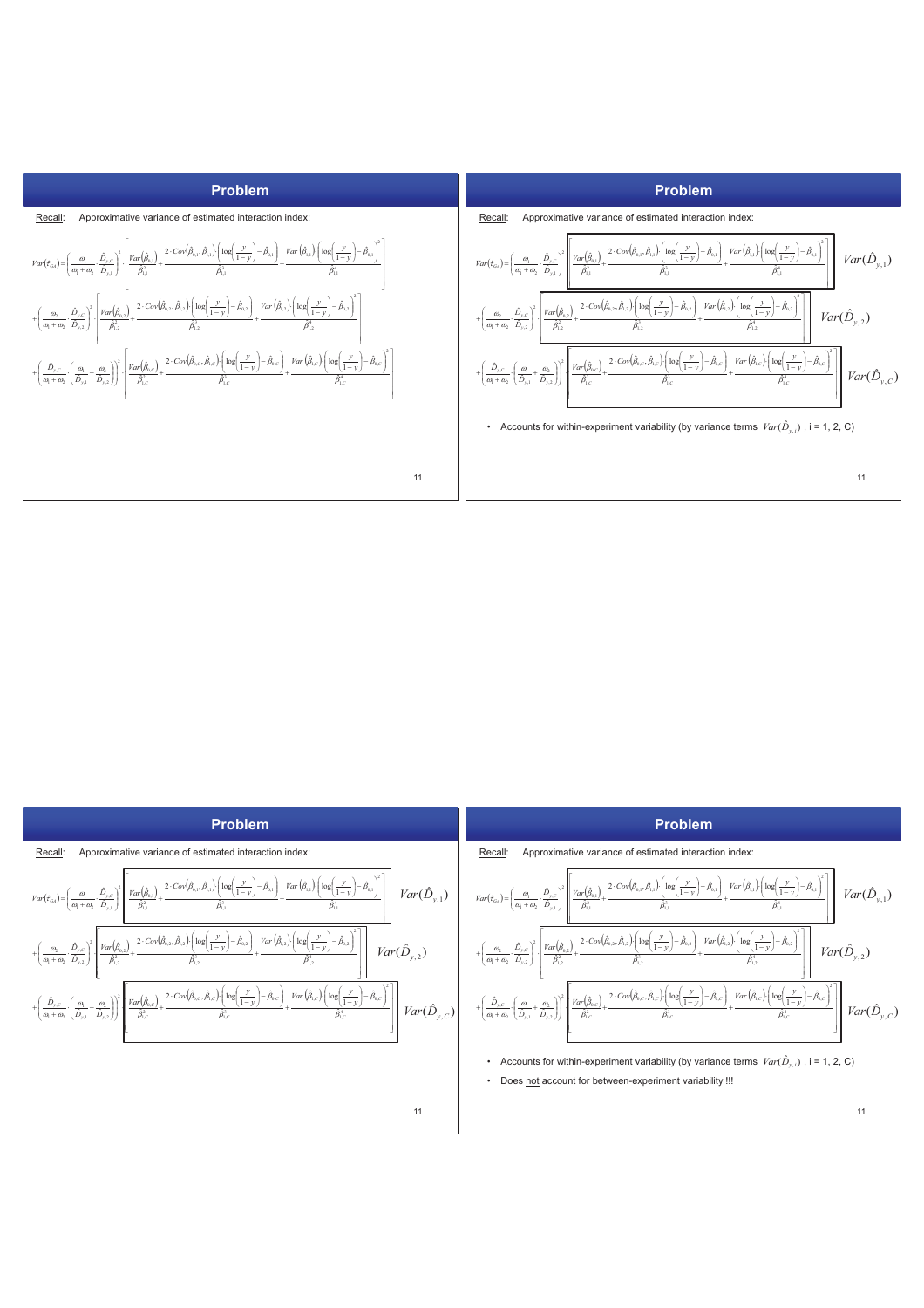

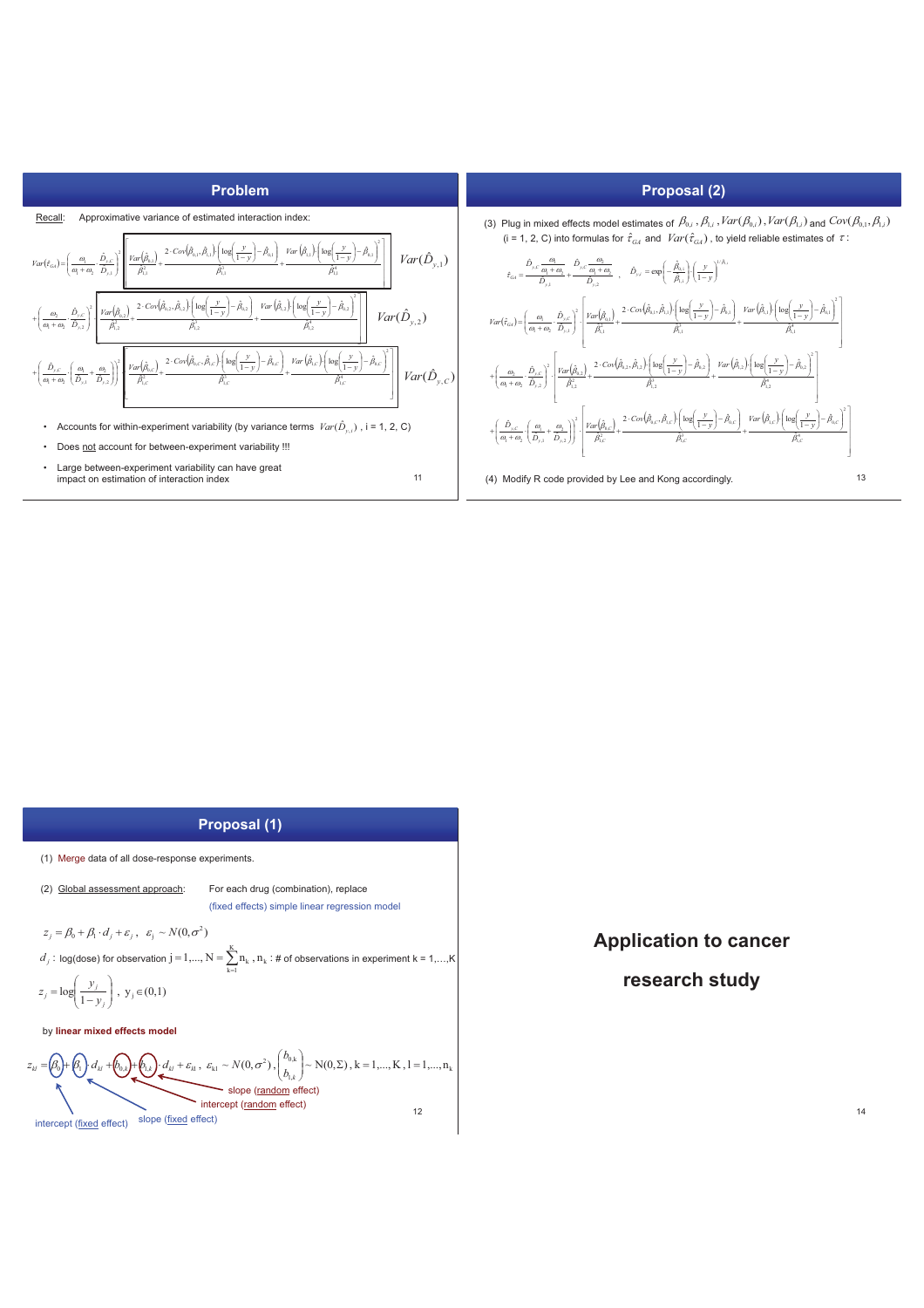

| Parameter estimates |  |  |
|---------------------|--|--|
|                     |  |  |

| Situation  | $\hat{\beta}_{\scriptscriptstyle 0}$ |                                          | $\hat{\beta}_\text{\tiny{l}}$ |                                          |
|------------|--------------------------------------|------------------------------------------|-------------------------------|------------------------------------------|
|            | Fixed<br>Effects<br>Model            | <b>Mixed</b><br><b>Effects</b><br>Model* | Fixed<br>Effects<br>Model     | <b>Mixed</b><br><b>Effects</b><br>Model* |
| <b>GPA</b> | 0.0812                               | 0.0804                                   | 0.8876                        | 0.8864                                   |
| <b>GPB</b> | $-2.9581$                            | $-2.9330$                                | 0.8042                        | 0.8050                                   |
| GP A/B     | $-2.1628$                            | $-2.3112$                                | 0.7290                        | 0.7732                                   |

• **Small difference** in **parameter estimates** between fixed effects and mixed effects modeling approach

\* random intercept + random slope

| Situation  | $\hat{\beta}_{\scriptscriptstyle 0}$ |                                   | $\hat{\beta}_{\text{\tiny{l}}}$ |                                   |
|------------|--------------------------------------|-----------------------------------|---------------------------------|-----------------------------------|
|            | Fixed<br>Effects<br>Model            | Mixed<br><b>Effects</b><br>Model* | Fixed<br>Effects<br>Model       | Mixed<br><b>Effects</b><br>Model* |
| <b>GPA</b> | 0.0812                               | 0.0804                            | 0.8876                          | 0.8864                            |
| <b>GPB</b> | $-2.9581$                            | $-2.9330$                         | 0.8042                          | 0.8050                            |
| GP A/B     | $-2.1628$                            | $-2.3112$                         | 0.7290                          | 0.7732                            |

|            |                           |                                   |                           | <b>Parameter estimates/variances</b> |  |
|------------|---------------------------|-----------------------------------|---------------------------|--------------------------------------|--|
| Situation  |                           | $\hat{\beta}_{0}$ (Var)           |                           | $\hat{\beta}_{\text{i}}$ (Var )      |  |
|            | Fixed<br>Effects<br>Model | Mixed<br><b>Effects</b><br>Model* | Fixed<br>Effects<br>Model | Mixed<br><b>Effects</b><br>Model*    |  |
| <b>GPA</b> | 0.0812<br>(0.0055)        | 0.0804<br>(0.0053)                | 0.8876<br>(0.0012)        | 0.8864<br>(0.0044)                   |  |
| <b>GPB</b> | $-2.9581$<br>(0.0324)     | 2.9330<br>(0.1875)                | 0.8042<br>(0.0019)        | 0.8050<br>(0.0285)                   |  |
| GP A/B     | $-2.1628$<br>(0.1528)     | $-2.3112$<br>(1.5555)             | 0.7290<br>(0.0079)        | 0.7732<br>(0.1200)                   |  |

• **Small difference** in **parameter estimates** between fixed effects and mixed effects modeling approach

\* random intercept + random slope

\* random intercept + random slope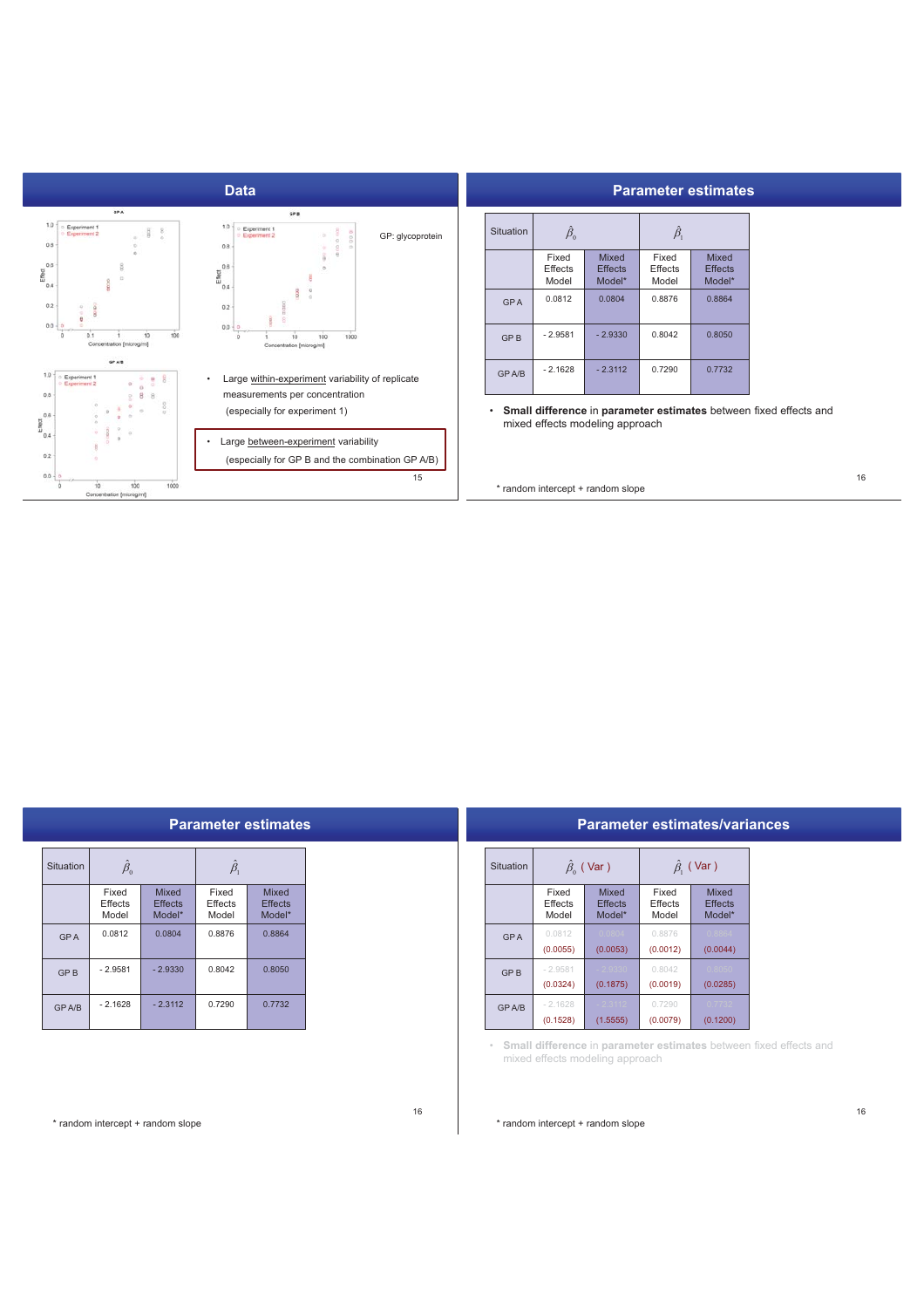

|              |                           |                                              |                           |                                                  | Parameter estimates/variances/covariances                         |                                     | Plot of effects vs. log(interaction indices): study data              |
|--------------|---------------------------|----------------------------------------------|---------------------------|--------------------------------------------------|-------------------------------------------------------------------|-------------------------------------|-----------------------------------------------------------------------|
| Situation    |                           | $\hat{\beta}_{0}$ (Var)                      |                           | $\hat{\beta}_{1}$ (Var)                          |                                                                   | $Cov(\hat{\beta}_0, \hat{\beta}_1)$ | Grid of effects:<br>$y \in [0.01; 0.99]$ , stepsize: $\Delta = 0.005$ |
|              | Fixed<br>Effects<br>Model | <b>Mixed</b><br><b>Effects</b><br>Model*     | Fixed<br>Effects<br>Model | <b>Mixed</b><br><b>Effects</b><br>Model*         | Fixed<br>Effects<br>Model                                         | Mixed<br><b>Effects</b><br>Model*   | $\circ$<br>Experiment 1<br><b>Experiment 2</b>                        |
| <b>GPA</b>   | 0.0812<br>(0.0055)        | 0.0804<br>(0.0053)                           | 0.8876<br>(0.0012)        | 0.8864<br>(0.0044)                               | $-0.0002$                                                         | $-0.0003$                           | 4<br>$\sim$                                                           |
| <b>GPB</b>   | $-2.9581$<br>(0.0324)     | 2.9330<br>(0.1875)                           | 0.8042<br>(0.0019)        | 0.8050<br>(0.0285)                               | $-0.0068$                                                         | $-0.0717$                           | Log(Interaction index)<br>$\circ$                                     |
| <b>GPA/B</b> | $-2.1628$<br>(0.1528)     | 2.3112<br>(1.5555)                           | 0.7290<br>(0.0079)        | 0.7732<br>(0.1200)                               | $-0.0331$                                                         | $-0.4303$                           | $\tilde{\gamma}$                                                      |
|              |                           | mixed effects modeling approach              |                           |                                                  | Small difference in parameter estimates between fixed effects and |                                     | 4                                                                     |
|              |                           | variances/covariances of parameter estimates |                           | • Fixed effects modeling approach underestimates |                                                                   |                                     | φ<br>0.0<br>0.8<br>0.2<br>0.4<br>0.6<br>1.0                           |
|              |                           | * random intercept + random slope            |                           |                                                  |                                                                   | 16                                  | Effect                                                                |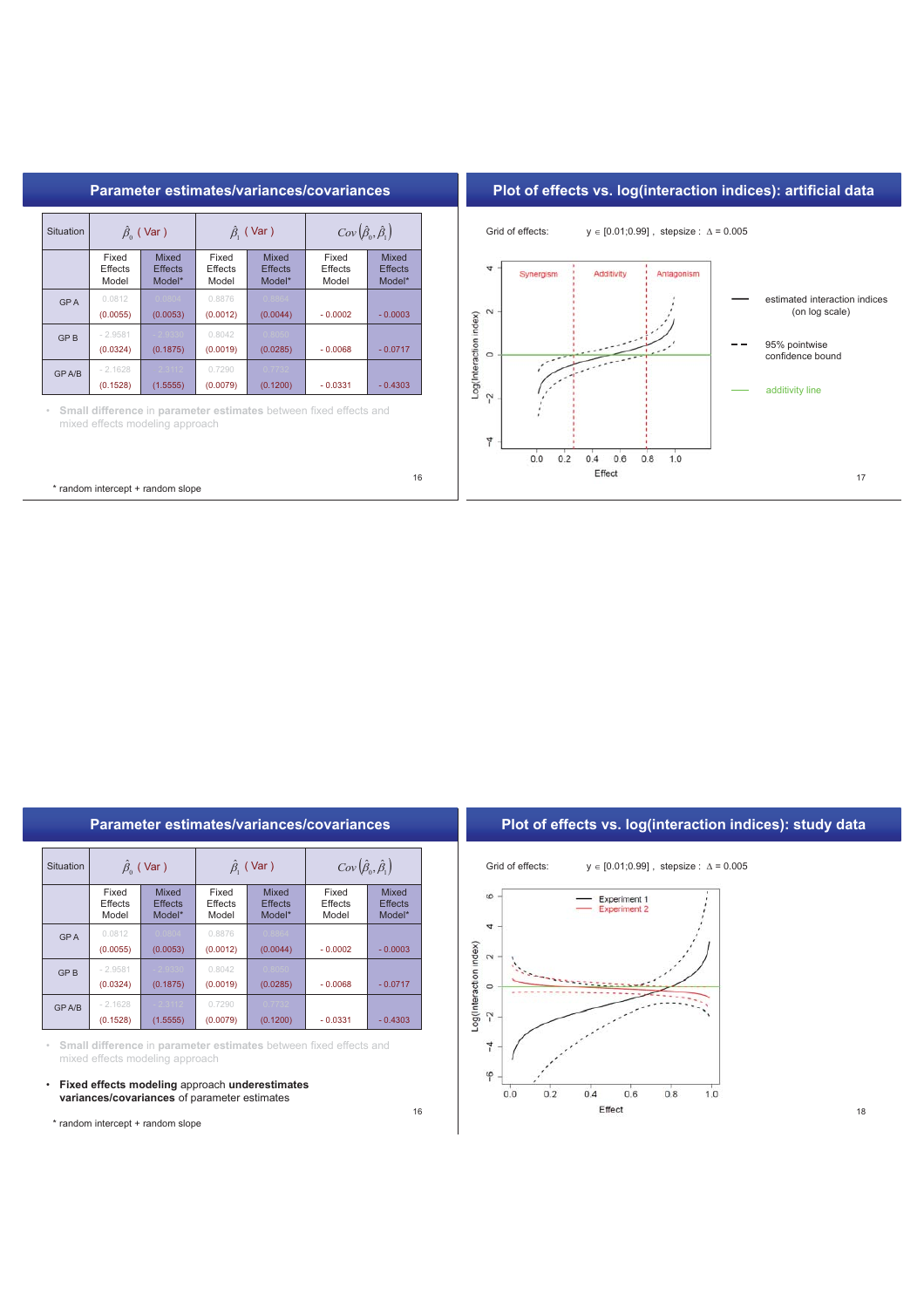